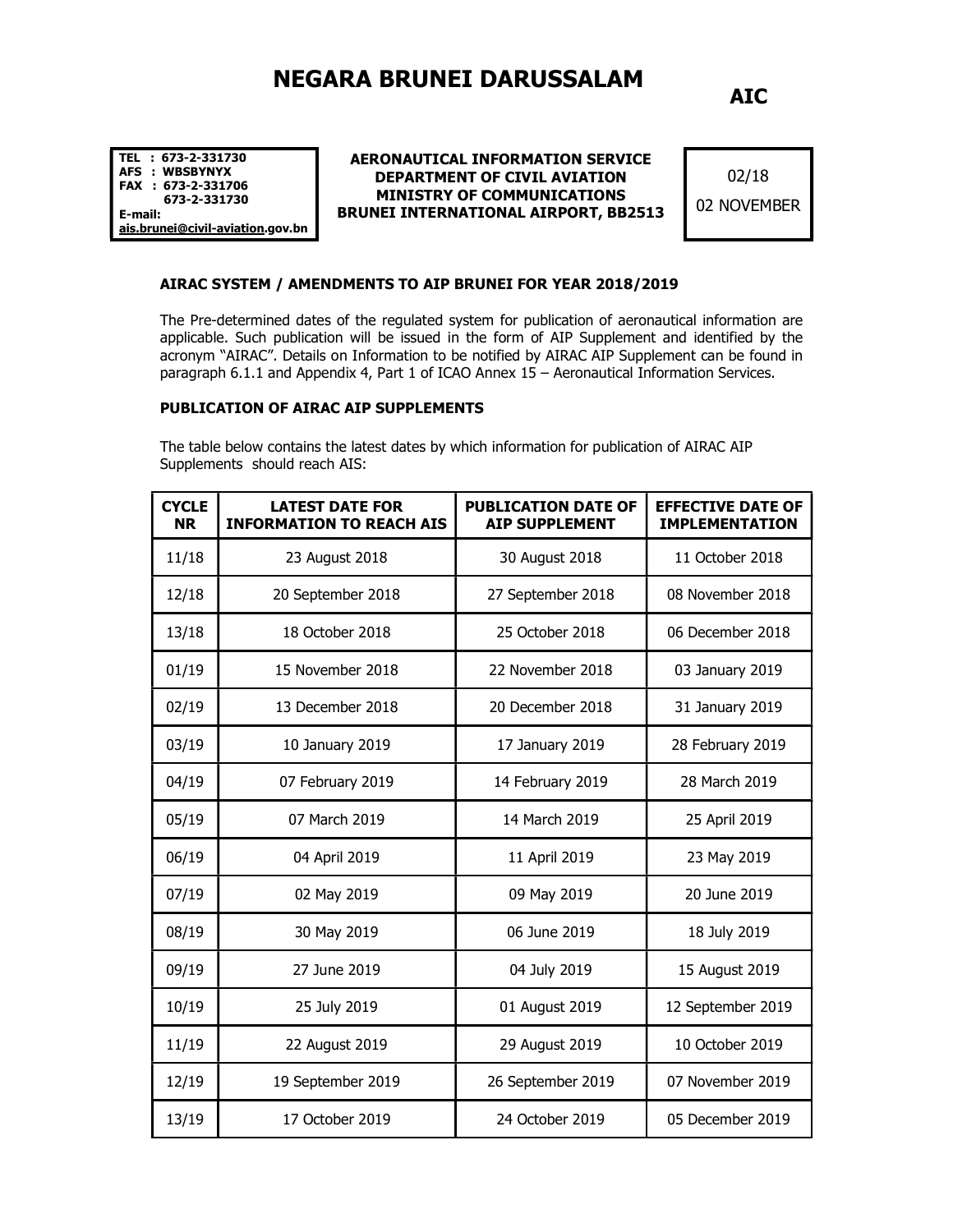### PUBLICATION OF AIP AMENDMENTS TO AIP BRUNEI

The table below contains the schedule of amendments to AIP Brunei for year 2019.

| <b>AMENDMENT NR</b> | <b>LATEST DATE FOR</b><br><b>INFORMATION TO REACH AIS</b> | <b>PUBLICATION DATE</b> |
|---------------------|-----------------------------------------------------------|-------------------------|
| 1/19                | 04 May 2019                                               | 29 June 2019            |
| 2/19                | 11 October 2019                                           | 05 December 2019        |

This AIC cancels AIC 02/17 dated 02 December 2017.